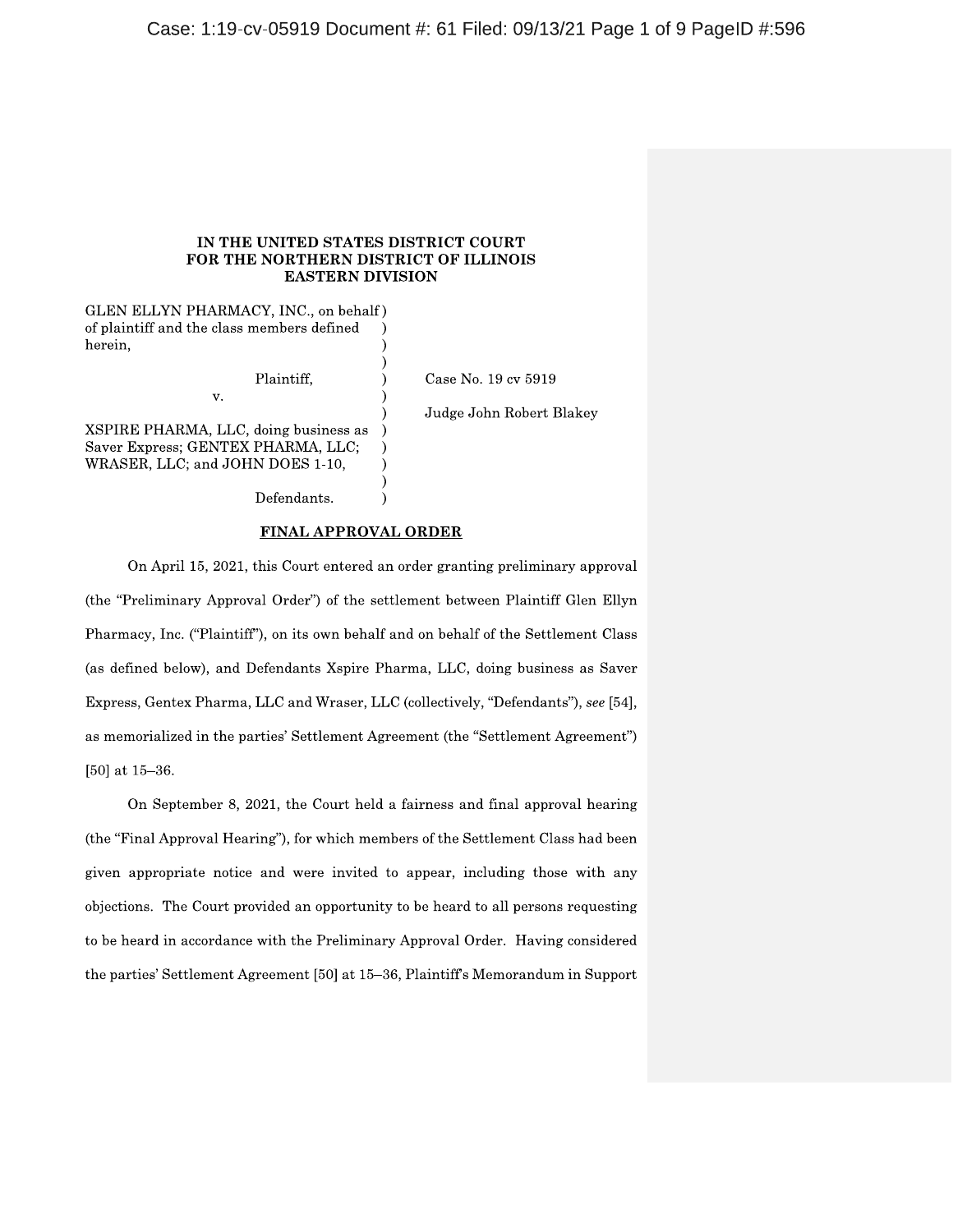of Final Approval of the Class Action Settlement [57], and all other evidence submitted (including [55], [56]), and good cause having been shown,

# IT IS HEREBY ORDERED THAT:

1. This Court has jurisdiction over Plaintiffs, Defendants, members of the Settlement Class, and the claims asserted in the Litigation.

2. The Settlement Agreement was entered into in good faith following arm's length negotiations and is non-collusive.

3. This Court grants final approval of the Settlement Agreement, including, but not limited to, the releases therein, and finds that the settlement is in all respects fair, reasonable, and adequate, and in the best interests of all those affected by it. The Parties and their counsel shall implement and consummate the Settlement Agreement according to its terms and provisions. The Settlement Agreement is binding on and has res judicata and preclusive effect in all pending and future lawsuits or other proceedings brought or maintain by or on behalf of Plaintiff and all other Settlement Class Members who have not opted out of the Settlement. Any pending actions addressing the same conduct and harm that is the subject of this Settlement Agreement shall be terminated based on the entry of this Final Judgment and Order. Any timely objections that were filed have been considered and are overruled. Accordingly, all members of the Settlement Class who have not opted out are bound by this Order finally approving the Settlement.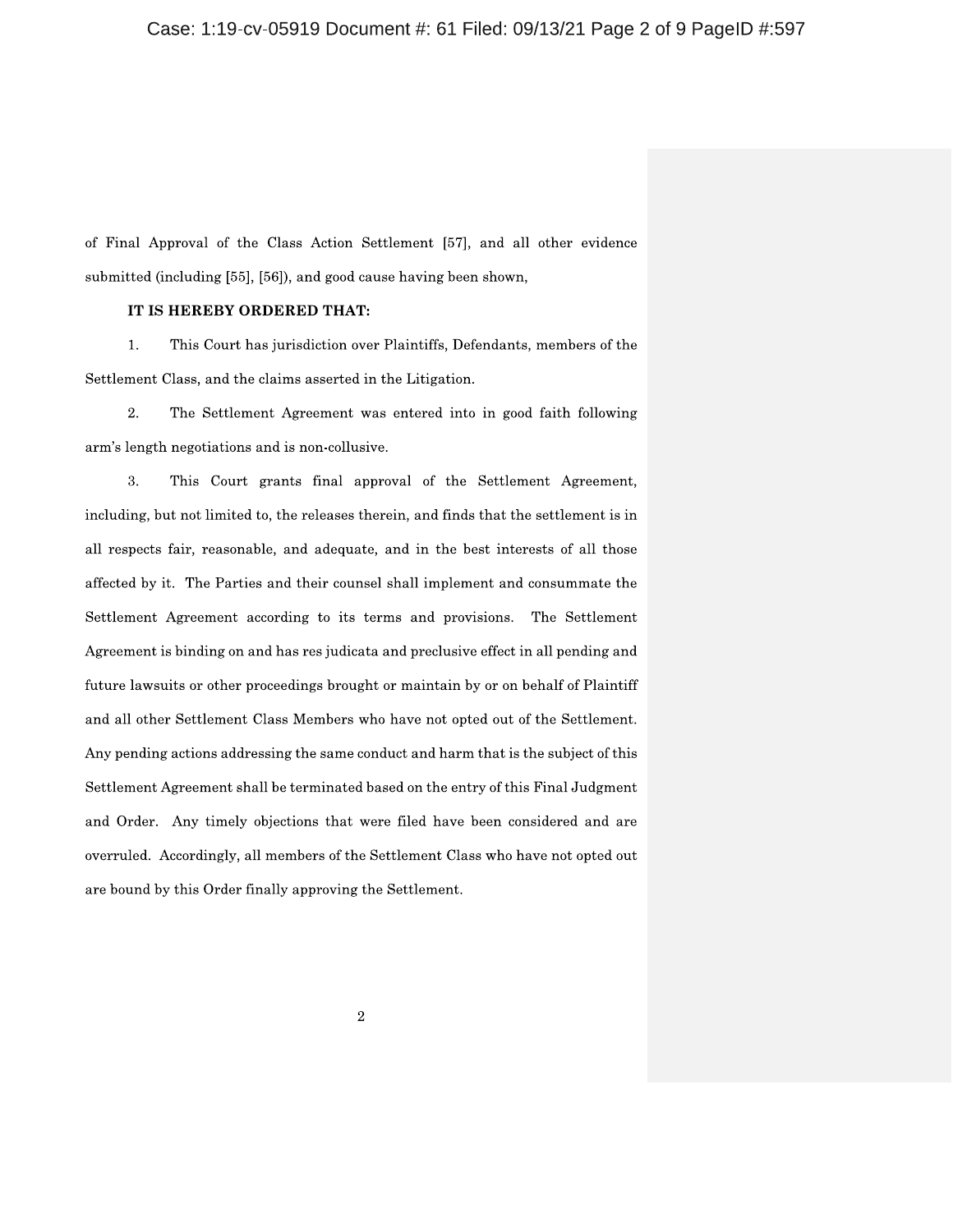## **Class Certification**

4. On April 15, 2021, pursuant to Rule 23(e) of the Federal Rules of Civil Procedure, the Court entered an order entitled, "Order Preliminarily Approving Class Action Settlement and Class Notice" (the "Preliminary Approval Order"), [54].

5. The following Settlement Class is now finally certified for purposes of

settlement pursuant to Federal Rule of Civil Procedure 23(a) and (b)(3):

All persons and entities who were successfully sent faxes by or on behalf of Xspire Pharma, LLC, d/b/a Saver Express; Gentex Pharma, LLC; and Wraser, LLC on or about August 4, 2019, promoting the commercial availability or quality of their goods or services which did. not contain an opt out notice as described in 47 U.S.C. § 227.

6. The Court finds that certification solely for purposes of settlement is appropriate in that: (a) the class is so numerous that joinder of all members is impracticable; (b) there are questions of law and fact common to the class that predominate over any questions affecting only individual class members; (c) Plaintiff's claims are typical of the claims of the class; (d) Plaintiff will fairly and adequately protect the interests of the class; (e) Edelman, Combs, Latturner & Goodwin, LLC is adequate class counsel; and (f) a class action is the superior method for the fair and efficient adjudication of this controversy.

 $7.$ The Court designates Glen Ellyn Pharmacy, Inc. and Medicine to Go Pharmacies, Inc. as representatives of the Settlement Class.

8. The Court appoints Dulijaza (Julie) Clark and Daniel A. Edelman of Edelman, Combs, Latturner and Goodwin, LLC as Class Counsel.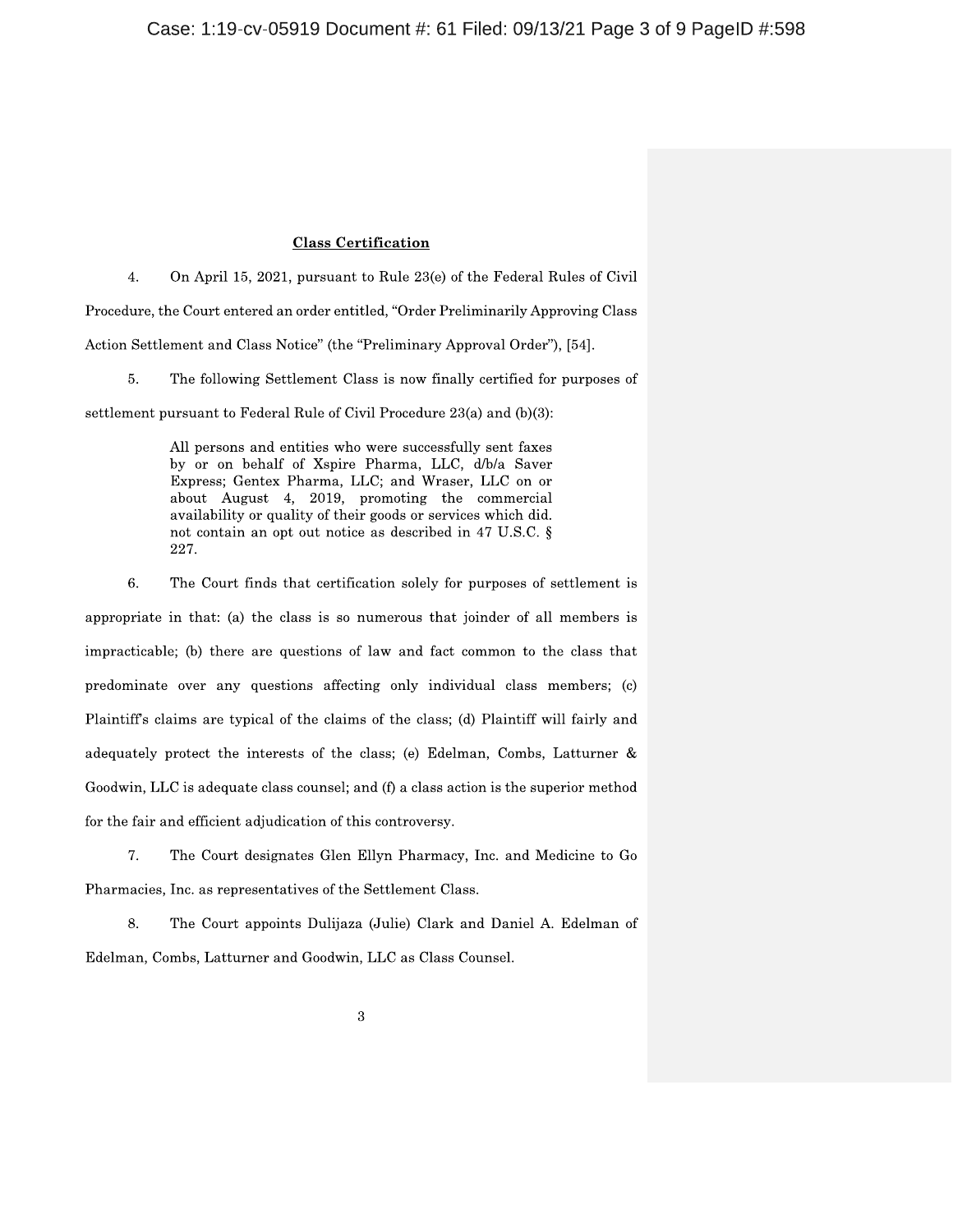## **Class Notice**

The Class Notice (as described in the Settlement Agreement) fully 9. complies with the requirements of Federal Rule of Civil Procedure  $23(c)(2)(B)$  and due process, constitutes the best notice practicable under the circumstances, and constitutes due and sufficient notice to all persons entitled to notice of the settlement of the Action. The Court has approved the forms of notice to the Settlement Class.

10. With respect to the Settlement Class, this Court finds that certification is appropriate under Federal Rule of Civil Procedure 23(a) and (b)(3). Notice was given by facsimile and first-class U.S. Mail to each Settlement Class Member whose identity could be identified through reasonable effort. Settlement Class Counsel also posted the Settlement Agreement (without exhibits) and Notice on its firm website, www.edcombs.com. The Class Notice and Settlement Agreement were also posted on www.Class-Settlement.com.

11. A total of 1,528 valid claims have been submitted, inclusive of (a) 48 submissions which initially contained deficiencies that were ultimately cured (after follow up) making them valid claims; and 1 (one) late but otherwise valid claim which the parties request and the Court agrees shall be deemed valid.

12. Plaintiff submitted the affidavit of Dorothy Sue Merriman of Class-Settlement.com to demonstrate that the "Notice of Class Action and Proposed Settlement" (the "Notice") was sent to the members of the Settlement Class as ordered in the Preliminary Approval Order. The Court finds that the Notice and the process by which it was sent: (1) fully complied with the requirements of Rule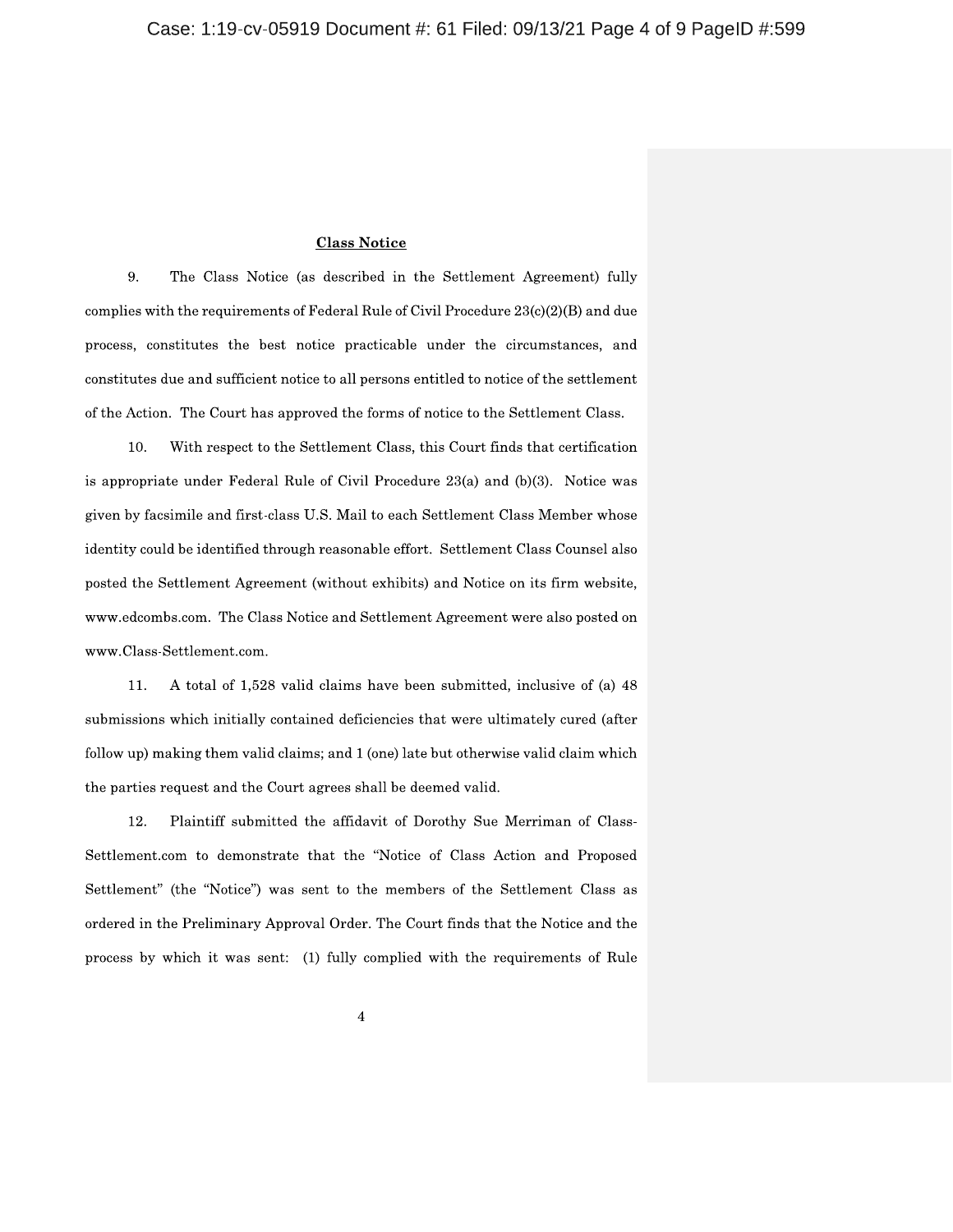$23(c)(2)(B)$  and due process; (2) constituted the best notice practicable under the circumstances; (3) constituted notice that was reasonably calculated, under the circumstances, to apprise the members of the Settlement Class of the pendency of this Action, their right to object to or exclude themselves from the proposed Agreement and to appear at the Final Approval Hearing; and (4) constituted due and sufficient notice to all persons entitled to notice of the settlement of this lawsuit.

#### **Objections and Opt-Outs**

13. No member of the Settlement Class has filed an objection to the settlement.

14. Requests for exclusion have been submitted on behalf of the following entity / fax number, which is hereby excluded from the Class and this case:

> Bernens Convalescent Pharmacy, Inc. 5053 Glenway Avenue Cincinnati, OH 45238 FAX Number: 513-471-1443

## **Class Compensation**

15. In accordance with the terms of the Settlement Agreement, Defendants shall provide a total of eight hundred thousand dollars (\$800,00.00) to create a Settlement Fund, less any costs advanced for notice and administrative expenses pursuant to the Settlement Agreement. No portion of the Settlement Fund shall revert back to Defendant.

As set forth in the Settlement Agreement, each member of the class who 16. has submitted a timely and otherwise valid claim will be entitled to a *pro rata* share of amounts remaining in the Settlement Fund subsequent to deductions for costs of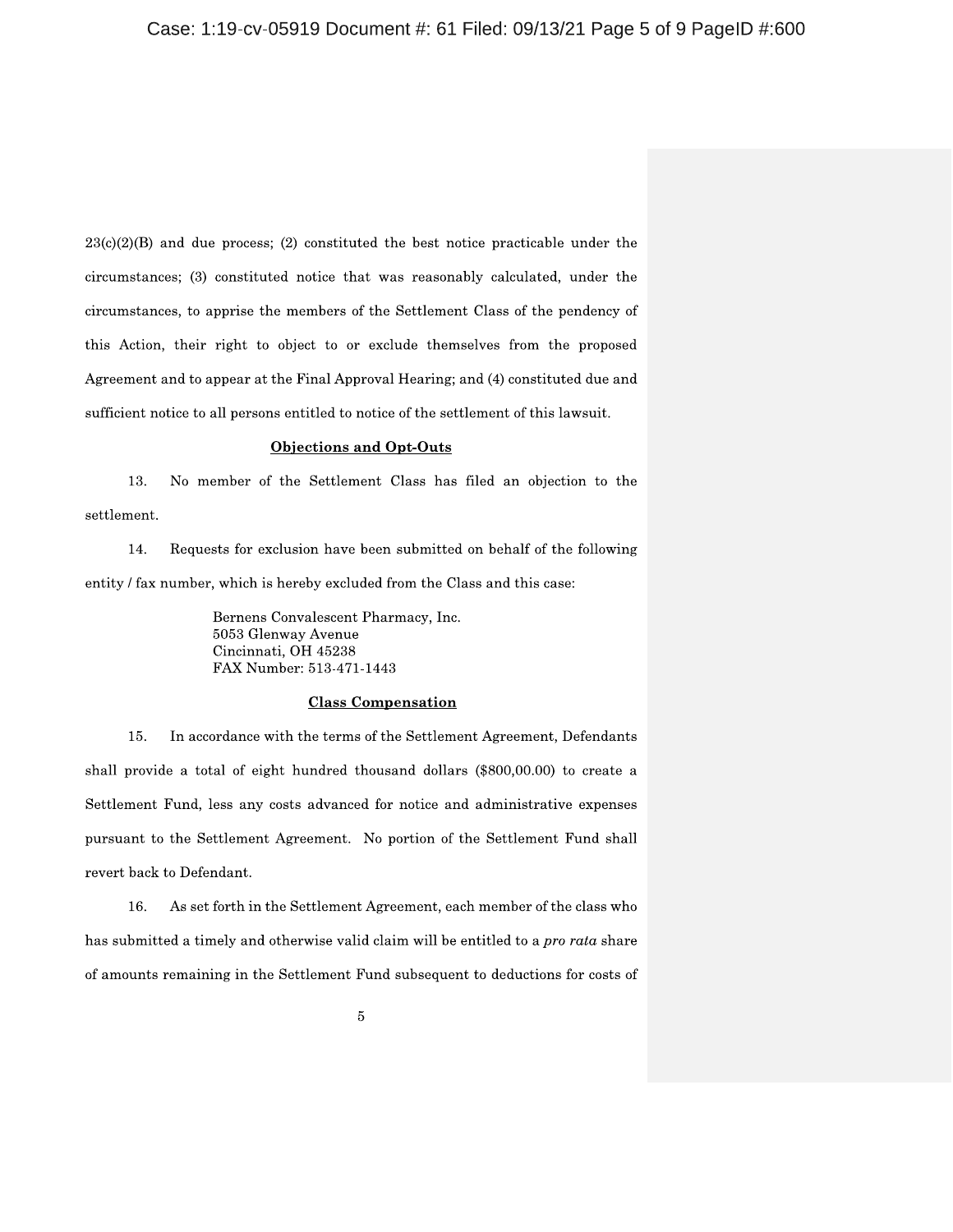notice and administration expenses; attorneys' fees; and class representative awards to Glen Ellyn Pharmacy, Inc. and Medicine to Go Pharmacies, Inc. The Settlement Administrator will cause delivery of payments to class members. As agreed between the parties, checks issued to the class members will be void sixty (60) days after issuance. Any money remaining from checks issued to claiming class members but not cashed shall be awarded to The Chicago Bar Foundation.

### Releases

17. All claims or causes of action of any kind by Plaintiff and Settlement Class Members who have not timely opted out or otherwise excluded themselves from the Settlement Class are forever barred and released pursuant to the terms of the releases set forth in Paragraph 11 of the Settlement Agreement.

18. This lawsuit is dismissed with prejudice as to Plaintiff and all members of the Settlement Class (except that the dismissal shall be without prejudice as to those persons identified above who submitted valid exclusions), and without fees or costs except as provided for in the Settlement Agreement.

# **Award of Attorneys' Fees, Costs, and Incentive Award**

19. The Court has considered Class Counsel's application for attorneys' fees. The Court awards Class Counsel the sum of \$256,666.67 as an award of attorneys' fees to be paid from the Settlement Fund and finds this amount of fees is fair and reasonable.

20. The Court grants Class Counsel's request for an incentive award to the class representatives and awards \$7,500.00 to Glen Ellyn Pharmacy, Inc. and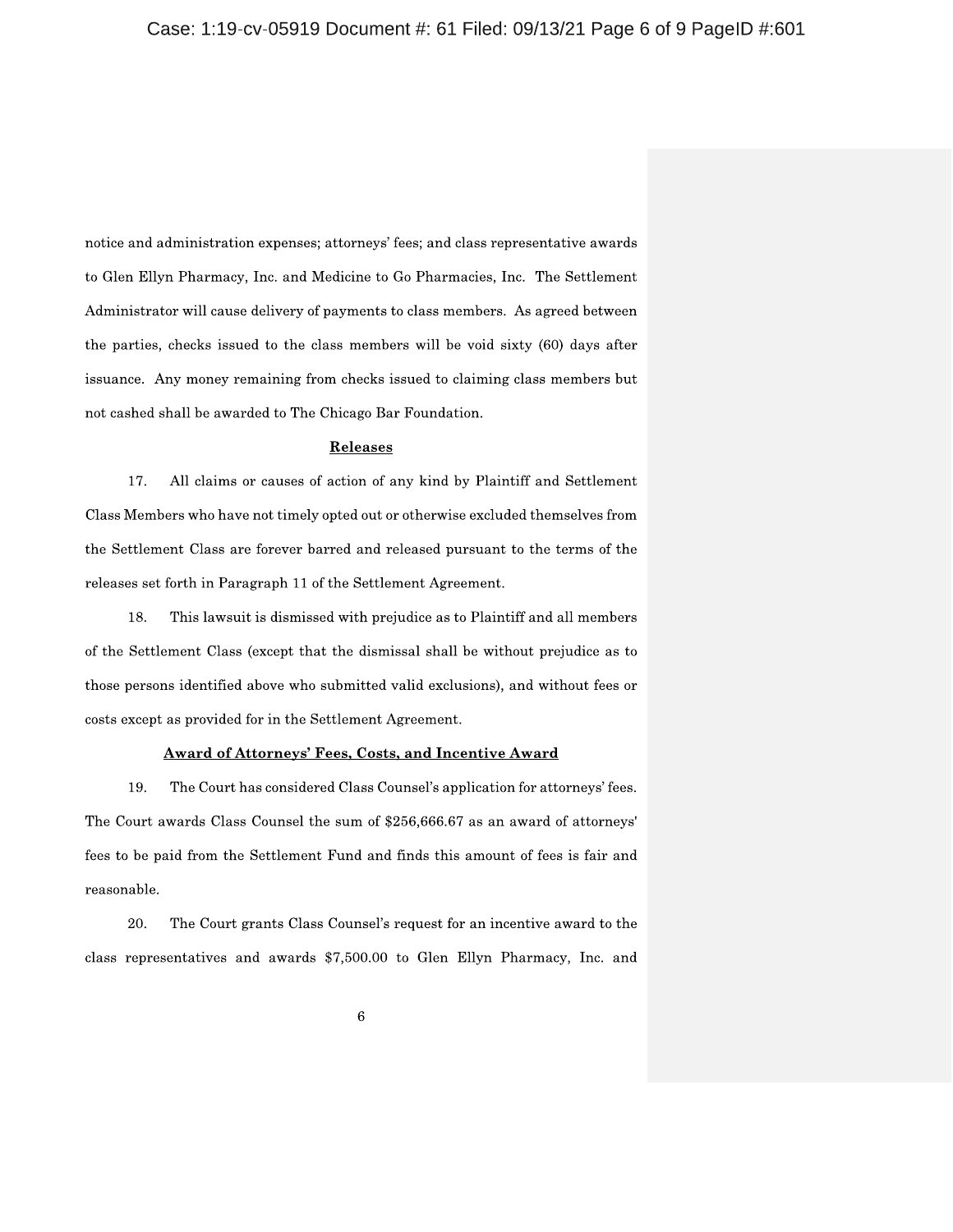\$2,500.00 to Medicine to Go Pharmacies, Inc. The Court finds that these payments are justified by the Class Representatives' service to the Settlement Class. These payments shall be made from the Settlement Fund.

## **Other Provisions**

21. The Court adopts and incorporates all of the terms of the Settlement Agreement by reference here.

The Parties to the Settlement Agreement shall carry out their respective 22. obligations thereunder.

23. This Court retains continuing jurisdiction over this action, Plaintiff, all members of the Settlement Class, and Defendant to determine all matters relating in any way to this Final Approval Order and Judgment, the Preliminary Approval Order, or the Settlement Agreement, including, but not limited to, their administration, implementation, interpretation, or enforcement.

24. Neither the Settlement Agreement, the Preliminary Approval Order, this Order Finally Approving the Settlement, nor any of their provisions, nor any of the documents (including but not limited to drafts of the Settlement Agreement, the Preliminary Approval Order, Order Finally Approving the Settlement), negotiations, or proceedings relating in any way to the settlement, shall be construed as or deemed to be evidence of an admission or concession of any kind by any person, including Defendants, and shall not be offered or received in evidence in this or any other action or proceeding except in an action brought to enforce the terms of the Settlement Agreement or except as may be required by law or court order.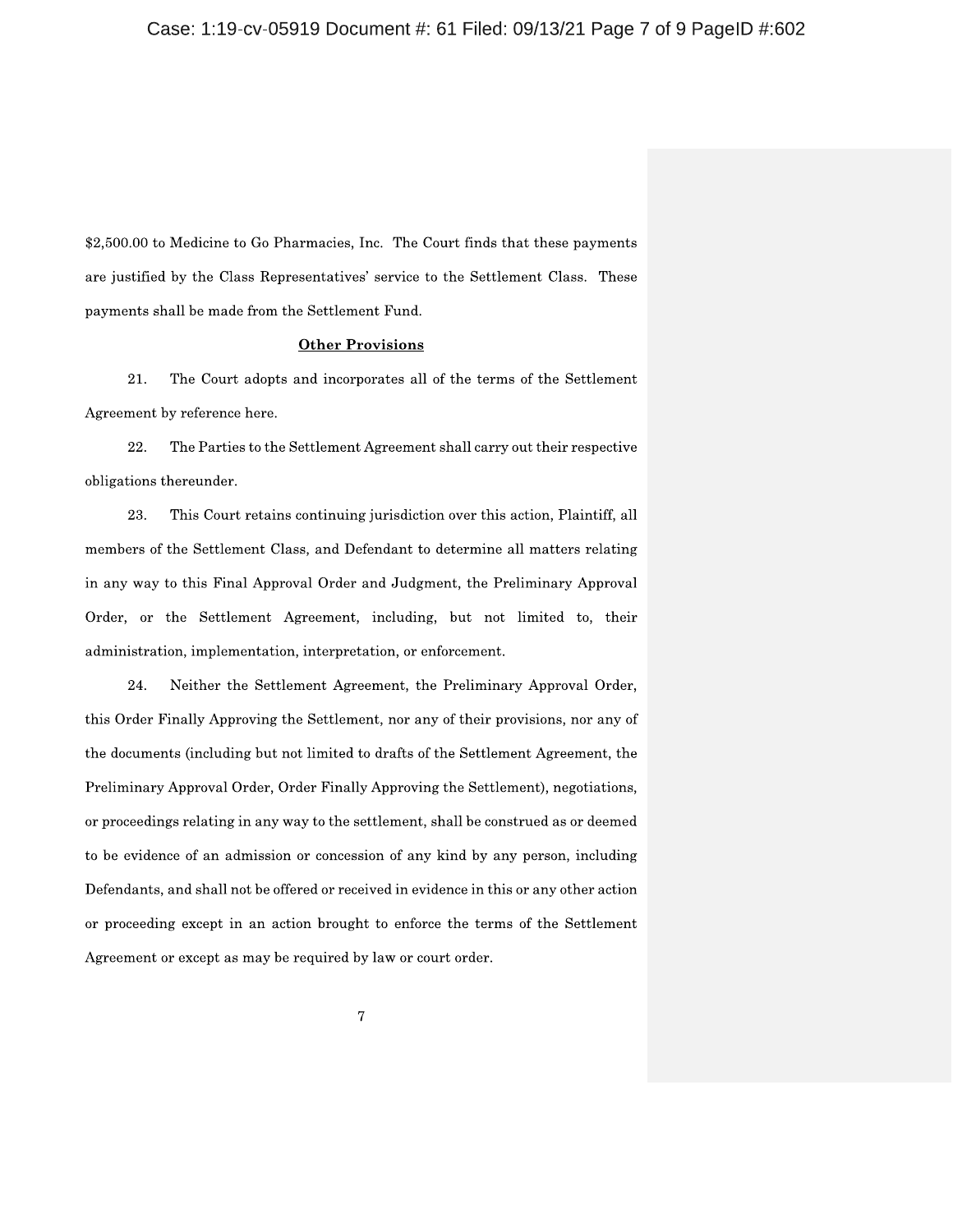25. Without further approval from the Court, the Parties may agree to and adopt such amendments, modifications, and expansions of the Settlement Agreement and its implementing documents (including Exhibit B to this Agreement) as (1) shall be consistent in all material respects with this Final Approval Order and Judgment, or (2) do not limit the rights of Settlement Class Members

26. The Settlement Class Administrator shall distribute the Net Settlement Fund to the Settlement Class Members in accordance with the provisions of this Order and the parties' Settlement Agreement, within thirty (30) days following the Effective Date, as more fully set forth in the Settlement Agreement.

27. Within thirty (30) days of the last date by which all distributions are made to the Settlement Class Members, inclusive of any second distribution payment to Class Members provided for in Settlement Agreement, if needed, Class Counsel shall file a notice with the Court affirming that the Settlement Fund was paid out as contemplated by the Settlement Agreement.

28. Any amounts remaining in the Settlement Fund after all distributions are made, inclusive of any second distribution payment to Class Members provided for in Settlement Agreement, if needed, are to be paid as a cy pres award to the Chicago Bar Foundation.